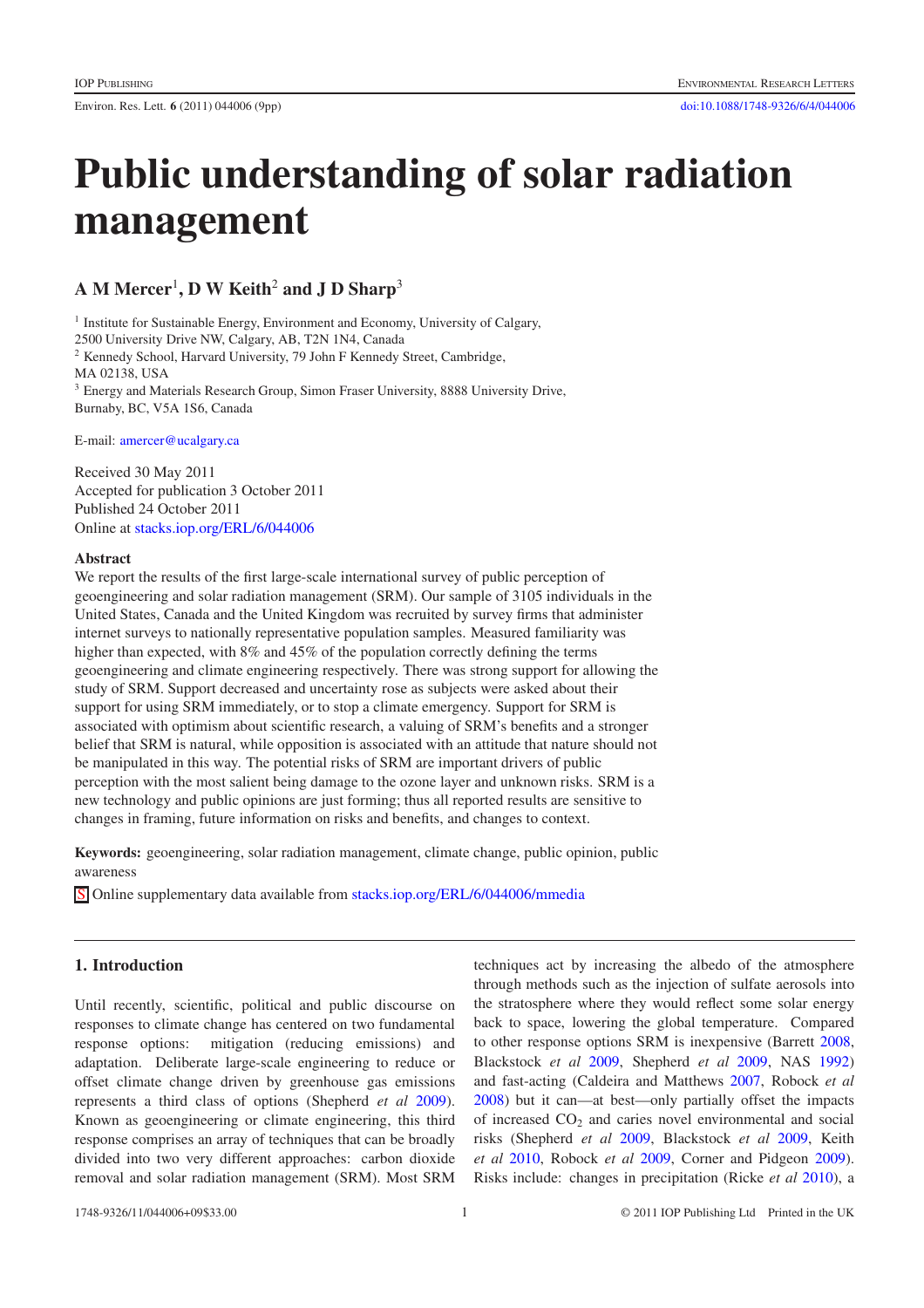slowing recovery of the ozone layer (Crutzen [2006,](#page-8-10) Tilmes *et al* [2008\)](#page-8-11), and reductions in political and personal motivations to decarbonize the economy (Keith [2000\)](#page-8-12). SRM constitutes a global intervention, with both benefits and risks being felt at this scale.

Discussion of SRM within the scientific literature dates back to the 1960s. While major climate change assessment reports of the 1970s and 1980s discussed its possible use as part of a broadly inclusive framing of climate change, it was largely ignored as concerns about anthropogenic climate change gained political visibility (Keith [2000\)](#page-8-12). While sporadic articles were published over the past few decades, discussion of SRM remained on the periphery of the climate debate and shrouded in taboo, due to a widespread concern that public discussion of SRM would lessen the incentives for political action to restrain emissions (Kiehl [2006\)](#page-8-13). The taboo was broken in 2006 when Paul Crutzen published an editorial essay urging more systematic consideration of SRM (Crutzen [2006\)](#page-8-10). We speculate that the fact that Crutzen is a Nobel Laureate for work on ozone chemistry, combined with the fact that ozone depletion is a salient risk of SRM, contributed to the influence of this paper. In any case, the paper triggered rapid growth in research and debate on SRM within academic and climate policy communities (figure [1\)](#page-1-0). Recent debate on SRM has been marked by hearings in the US Congress and the UK Parliament, the creation of various expert panels, national research programs, and formal resolution by the Convention on Biological Diversity.

Despite this rapidly evolving dialog, virtually no systematic data exists on the public's awareness and opinions of geoengineering. A common assumption by experts engaged on this issue is that the public is almost wholly unaware of SRM and thus cannot currently contribute to the debate meaningfully. Leiserowitz added a single question on geoengineering to a larger survey and found that only 3% of Americans could provide a correct description of geoengineering (Leiserowitz [2010\)](#page-8-14). The National Environment Research Council undertook a more comprehensive research initiative in the UK that included both an extended deliberative exercise with a small group of citizens and a small nonrepresentative survey, which suggested a similar lack of public understanding of SRM (National Environmental Research Council [2010\)](#page-8-15). Spence included a set of awareness and opinion questions on geoengineering into a UK study on energy and climate and found that about 7% of the sample 'knew a fair amount' about geoengineering (Spence *et al* [2010\)](#page-8-16). None of these studies has yet appeared in the journal literature.

While there is a lack of studies directly assessing understanding and awareness of geoengineering, the increase in internet and printed media coverage (figure [1\)](#page-1-0) suggests that the public is increasingly exposed to information on geoengineering. International newspapers ran 115 stories on geoengineering in 2007–2010 compared with one story in the previous six years. Similar results hold for regional papers and bulletins and popular media such as Rolling Stone and Popular Science.

Deployment of SRM may well reshape humankind's view of nature. Given the profound implications of this technology,

<span id="page-1-0"></span>

**Figure 1.** Growth in the number of publications about geoengineering from three media sources: internet (dashed lines), printed (solid lines) and academic (dotted line), from 2000 to 2010. Counts of internet news and blogs sites were established through date specific searches of geoengineering on Google News and Google Blogs. EBSCO newspaper source database was used to analyze major international newspaper (ex. The Washington Post, The Times (London), The Toronto Star, etc) trends and Factiva database was used for the worldwide regional publication trends. ISI Web of Knowledge was used for academic sources. All databases were accessed in May 2011.

leading researchers have called for public dialog (Blackstock and Long [2010,](#page-8-17) Keith *et al* [2010,](#page-8-6) Corner and Pidgeon [2009,](#page-8-8) Shepherd *et al* [2009,](#page-8-0) House of Commons [2010\)](#page-8-18). As meaningful dialog is only possible if the participants have some coherent understanding of the technology, this study aims to inform the debate about public perceptions of SRM by addressing two primary research questions:

- (1) How widespread is public knowledge of geoengineering and SRM?; and
- (2) How does the public perceive geoengineering and SRM?

The following sections present the survey method, the results, and a discussion of the implications of the survey findings.

## **2. Methods**

An extensively pretested Internet-based survey was completed by 3105 participants in Canada, the United Kingdom and the United States between 19 November and 7 December 2010. The subjects completed an 18-question survey instrument, which was divided into five sections (see the supporting material for the full text of the survey and screen-shots of the survey delivery, available at stacks.iop.org/ERL/6/044006/ mmedia[\):](http://stacks.iop.org/ERL/6/044006/mmedia)

(1) Baseline knowledge assessment—Five Likert-scale and open-ended questions (questions 1B and 2B) were designed to assess respondents' familiarity with geoengineering. A question assessing the respondents' support for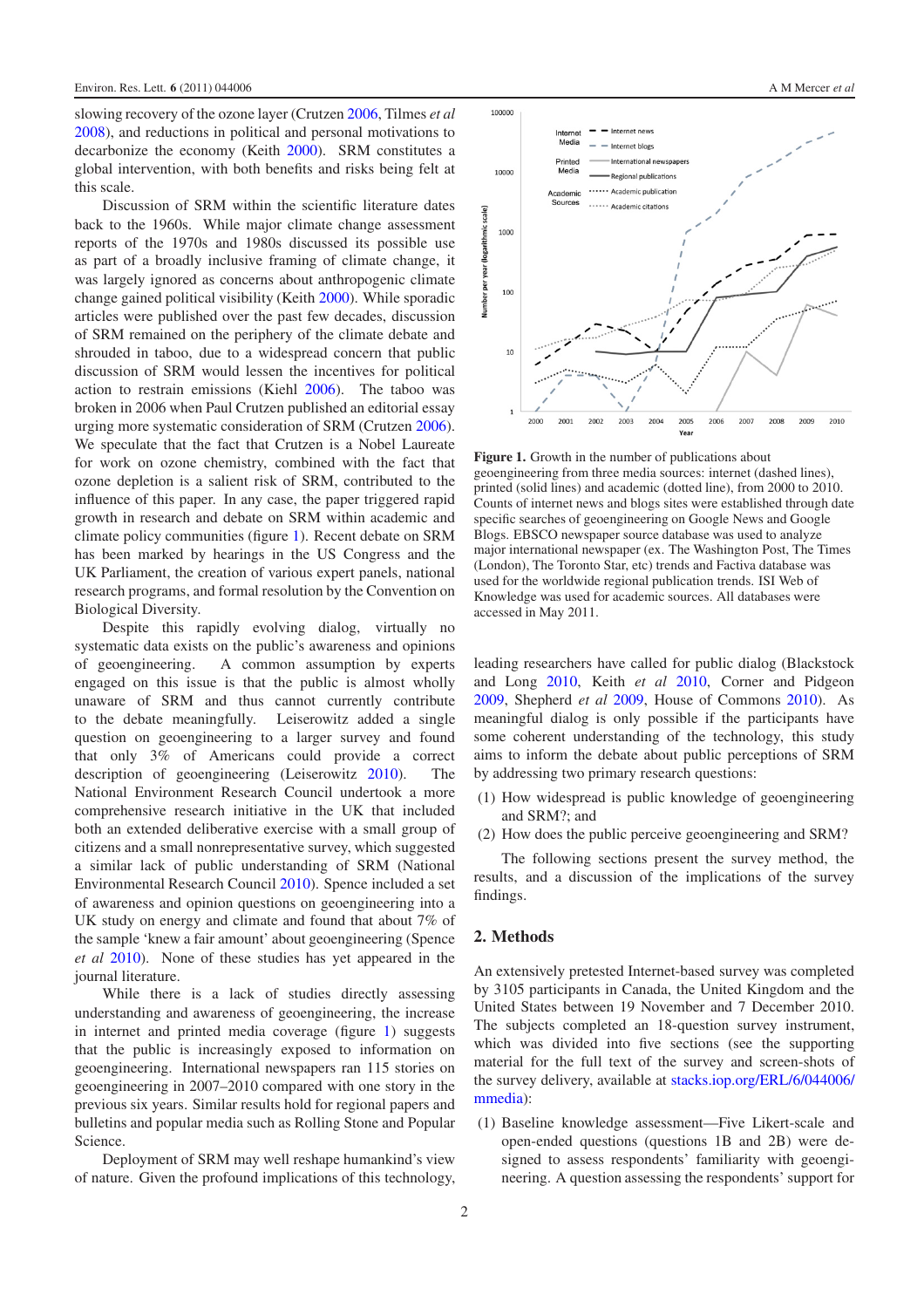the use of geoengineering was included here and repeated in section 4 to assess the impact of the information section.

- (2) Indices of global warming belief and technological optimism—two multi-item Likert-scale questions were used to establish subjects' beliefs regarding global warming and to assess their technological optimism.
- (3) Technical information about SRM—educational information on climate change processes, how SRM may be used to lower the global temperature, and potential benefits and risks were given in a short bullet-point informational section.
- (4) Perception of SRM—in this section, eight multi-item Likert-scale opinion questions were asked about SRM's potential use, the importance of particular risks and benefits of SRM, and the trustworthiness of various sources of information about SRM.
- (5) Demographics—seven standard demographics questions were asked at the end of the survey.

The majority of the questions within the survey were asked on a four-point Likert scale with an additional option for 'I am unsure'. While we hypothesized that awareness of geoengineering might be higher than generally assumed by experts, we did not expect the public to have nuanced opinions on the use and impacts of these technologies. In cases such as this, where public opinion is nascent, a significant proportion of the sample can be expected to have no opinion. In order to reduce the extent to which a forced choice would generate spurious opinions, we elected to use a four-point Likert scale, in combination with an explicit 'I am unsure' option. This ensured that mid-scale or neutral answers could not be selected as proxies for having no opinion.

All open-ended questions were coded into broad themes by a coder blind to the goal of the study. In addition, the openended definitions of geoengineering and climate engineering, Questions 1B and 2B respectively, were independently evaluated by two researchers, in order to determine the correctness of each definition and establish the sample's initial baseline awareness (intercoder reliability  $\kappa = 0.91$ ). To be deemed correct, an answer had to demonstrate to the researchers that the respondent reasonably understood the concept of geoengineering or climate engineering, including showing evidence of at least two of the following ideas:

- Suggest an environmental state or process was being changed intentionally;
- Related to climate change (but not the source of climate change); and/or
- Artificial or human-made.

#### *2.1. Subjects*

A representative sample of adults 18 years of age and older was recruited for this study. In the United States, the survey was distributed through the internet-based research firm Knowledge Networks, while in Canada and the United Kingdom Knowledge Networks worked with the internet-based research firm GMI to distribute the survey. Each firm used their established polling panels to recruit individual subject from wide socio and economic backgrounds. Completion rates were: Canada 6%, UK 4% and US 66%. The discrepancies in the rates can be attributed to the two firms' differing approaches to survey recruitment and panel management. Knowledge Networks panel is composed of participants who are actively recruited using random digit dialing and address-based sampling techniques. The panel is managed to ensure high completion rates, by limiting the frequency of survey requests to each individual on the panel. Conversely, GMI uses primarily online recruiting, with some supplementation from offline methods such as print marketing and recruitment at trade shows and conferences, to maintain an opt-in volunteer panel. This type of panel is known for lower participation rates because participants are less consistent. Despite the varied recruiting methodologies (which lead to varied completion rates), both panels are maintained to ensure a diverse nationally representative sample is included in the study. The completion rates in this study are consistent with each panel's past performance. No participant knew the subject of the survey prior to consenting to participate, introducing no selection bias.

The overall sample size was 3105. However, 6.8% of the participants were excluded from the study because they appeared to have used external Internet-based sources, such as Wikipedia, to inform themselves about the survey topic. The researchers identified distinctive words and phrases from the top websites found by Internet searches for 'geoengineering' and 'solar radiation management'. Two of the researchers then independently assessed each open-ended definition of geoengineering and solar radiation management given by survey respondents, and if either researcher believed that an answer was influenced by these sources then the participant's responses were removed from the study. The resulting sample size is 2893.

#### *2.2. Assessing bias introduced by the information section*

It is unavoidable that providing the technical information about SRM biased the responses to some degree. The survey was designed and extensively pretested to convey scientific information about SRM in a neutral manner and in language accessible to the general public using methods described by Morgan *et al* [\(2002\)](#page-8-19). When asked to rate the clarity and neutrality of the information that was presented, 93% of the subjects thought that it was clear. To evaluate neutrality, participants were asked if the information they had read was biased: 59% thought that it was neutral, 2.3% thought that it opposed SRM and 38% thought that it was supportive of SRM. The effect of the educational section was further verified by an internal check where the question 'Do you think that geoengineering should be used as a solution to global warming?' was asked both before and after the subjects were exposed to the information (questions 5 and 9 respectively). Of people who answered both questions, 60% did not change their opinion following the educational section, while 20% became more supportive of SRM and 21% less supportive. 'Unsure' responses dropped from 49 to 25%. Given this data, it seems unlikely that the information substantially biased the result.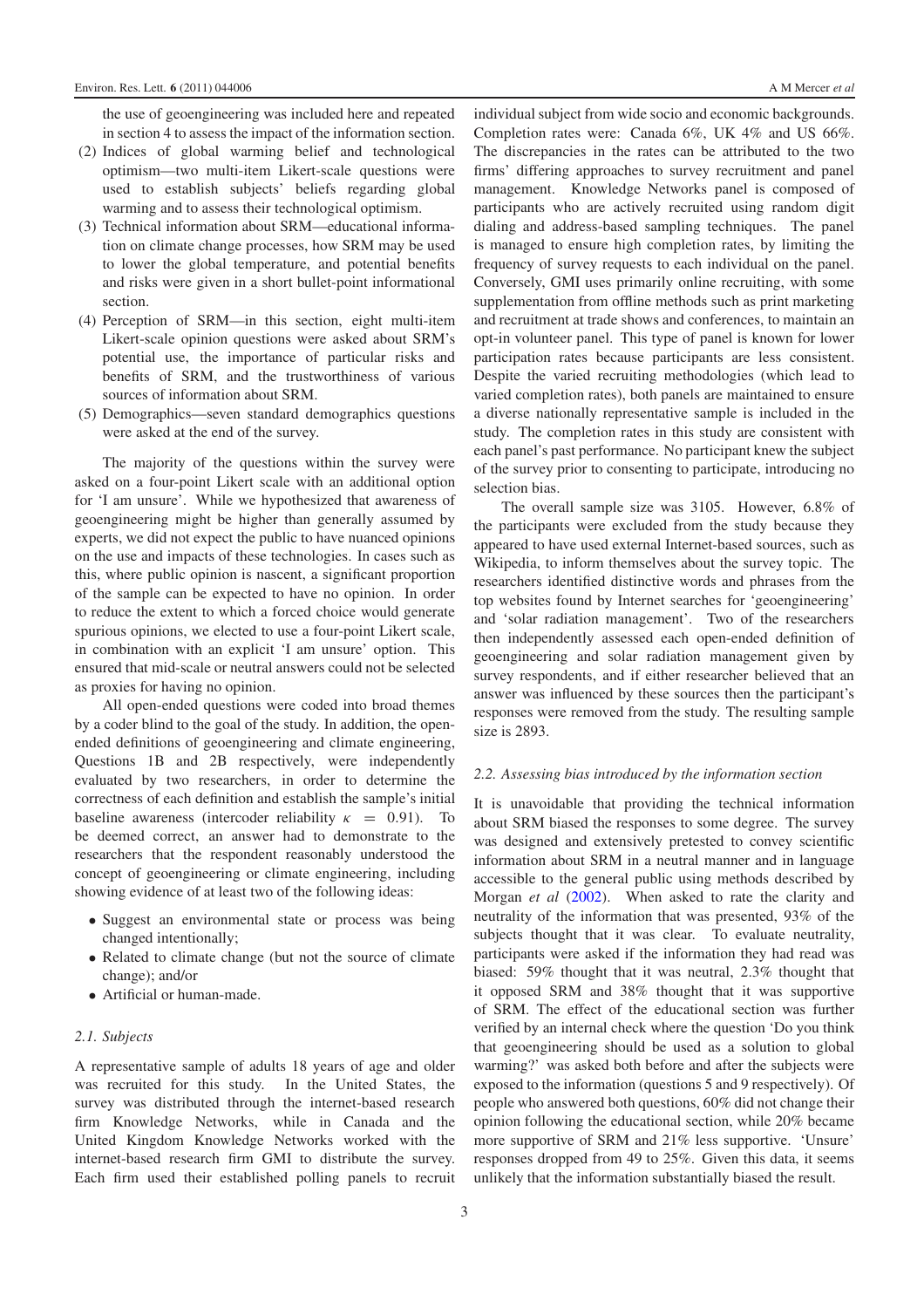## *2.3. Limitations of survey methods*

Assessing opinions where public knowledge is low or incomplete is a methodological challenge. Large opinion surveys, such as this one, can be used as a form of initial assessment to observe the breadth of developing opinions. They allow opinions to be cataloged and aggregated using statistical methods to establish baseline observations that can be tracked over time (Fischhoff and Fischhoff [2001\)](#page-8-20). There are, however, two important limitations of using surveys on topics for which public opinion is not well formed. First, the rigid question and answer format does not allow for nuanced responses (Fischhoff [2000\)](#page-8-21); and second, the propensity of some respondents to provide an opinion based on constructed preference, not derived opinion (Slovic [1995\)](#page-8-22). While the educational section provides some information about SRM as a basis for the informed response section of the survey, it does not resolve the problem of constructed preferences. The results of this survey need to be tested against results from individual interviews and/or small group exercises.

## **3. Results**

## *3.1. Basic understanding and mental models of geoengineering concepts*

When asked, 'Have you ever heard of geoengineering' (question 1A) and 'Have you ever heard of climate engineering?' (question 2A), 20% and 24% of the sample respectively responded in the affirmative. An analysis of questions 1B and 2B, which elicited unaided openended definitions of geoengineering and climate engineering, suggests that 8% of the population can correctly describe geoengineering, while 45% can accurately describe climate engineering. The ordering of questions was such that subjects were asked to define geoengineering prior to climate engineering, since we expected that the term 'climate engineering' was more likely to suggest the correct answer to respondents. Familiarity varied little by country.

By way of producing an estimate, a minimum of 8% of the sample was able to define geoengineering, and 45% able to define climate engineering, which produces a very wide range of potential familiarity. While each definition showed an understanding that an environmental climate process was being altered through intentional human-intervention, we feel that an overall familiarity figure is likely to be in the lower part of this range. Some portion of participants correctly defining climate engineering can likely be attributed to being able to separately define climate and engineering. Conversely, correctly defining geoengineering can likely be attributed to some prior knowledge of these processes. This is a decidedly higher estimate than the 3% estimated by Leiserowitz, from survey done in fall 2008, and more in line with the 7% estimate of Spence *et al* [\(2010\)](#page-8-16) from a survey conducted in winter 2010. While these assessments are slightly different, the increase over time may suggest a trend of growing familiarity within the broader public consistent with the trends shown in figure [1.](#page-1-0)

Of the ∼70% of subjects that did attempt to answer the open-ended questions, the term geoengineering produced a

<span id="page-3-0"></span>**Table 1.** Distribution of incorrect definitions of geoengineering.

| Category                         | Distribution $(\%)$ |
|----------------------------------|---------------------|
| Energy/geothermal                | 5.7                 |
| Genetic Engineering/manipulation | 6.2                 |
| Other                            | 8.3                 |
| Engineering (unspecified)        | 8.8                 |
| Geography                        | 11.2.               |
| Environmental engineering        | 17.1                |
| Geotechnical engineering         | 42.6                |

much larger variety of responses than climate engineering. Some of the correct answers were characterized by an unexpected level of complexity, showing a depth of knowledge. These answers included descriptions of certain methods ('[geoengineering] is man trying to change the weather using different methods such as changing an airplanes [sic] exhaust'), opinions ('[geoengineering is] trying to play God and manipulating weather patterns to control climate'), and facts ('[geoengineering is] reconstructing the planet by means of technological innovations to address the issue of global warming/climate change'). Those defining geoengineering incorrectly generally believed that it referred to one of the following six broad topics shown in table [1.](#page-3-0) The two most prominent definitions, environmental engineering and geotechnical engineering, refer to the manipulation or study of components of the earth. This would suggest that some subjects simply decomposed geoengineering into 'geo' and 'engineering' to derive their response.

In contrast, a much higher portion of the sample could correctly define climate engineering. The incorrect answers for this term were rarely wrong definitions, but rather showed insufficient evidence of understanding to meet the coding criteria. Within the correct answers, there was a high rate of describing weather modification techniques and cloud seeding. 34% of correct answers were related to manipulating weather processes and 6% of the correct responses directly used the term 'cloud seeding'.

## *3.2. Opinions on geoengineering*

When asked if geoengineering should be used as a solution to global warming (Q9), the mean response was 2.35 with a standard deviation of 0.86 on a four-point scale where 1 = strongly disagree and 4 = strongly agree, while  $25\%$ of respondents selected 'unsure' and did not mark the fourpoint scale. Hereafter we will report the results of similarly formatted questions using the format 'Q9:  $M = 2.35$ , SD = 0.86, 25% unsure'.

The following questions explored subjects' support for studying or using SRM in specific circumstances. There was high support for allowing scientists to study SRM; 14% of the sample oppose this research, while 72% somewhat or strongly support it  $(010: M = 3.08, SD = 0.804,$ 13% unsure). Support progressively fell and the percentage of unsure responses rose as subjects were asked about their support for using SRM to stop a climate emergency (Q11:  $M = 2.49$ , SD = 0.90, 25% unsure) and for deploying SRM immediately (Q12:  $M = 2.23$ , SD = 0.94, 25.3% unsure).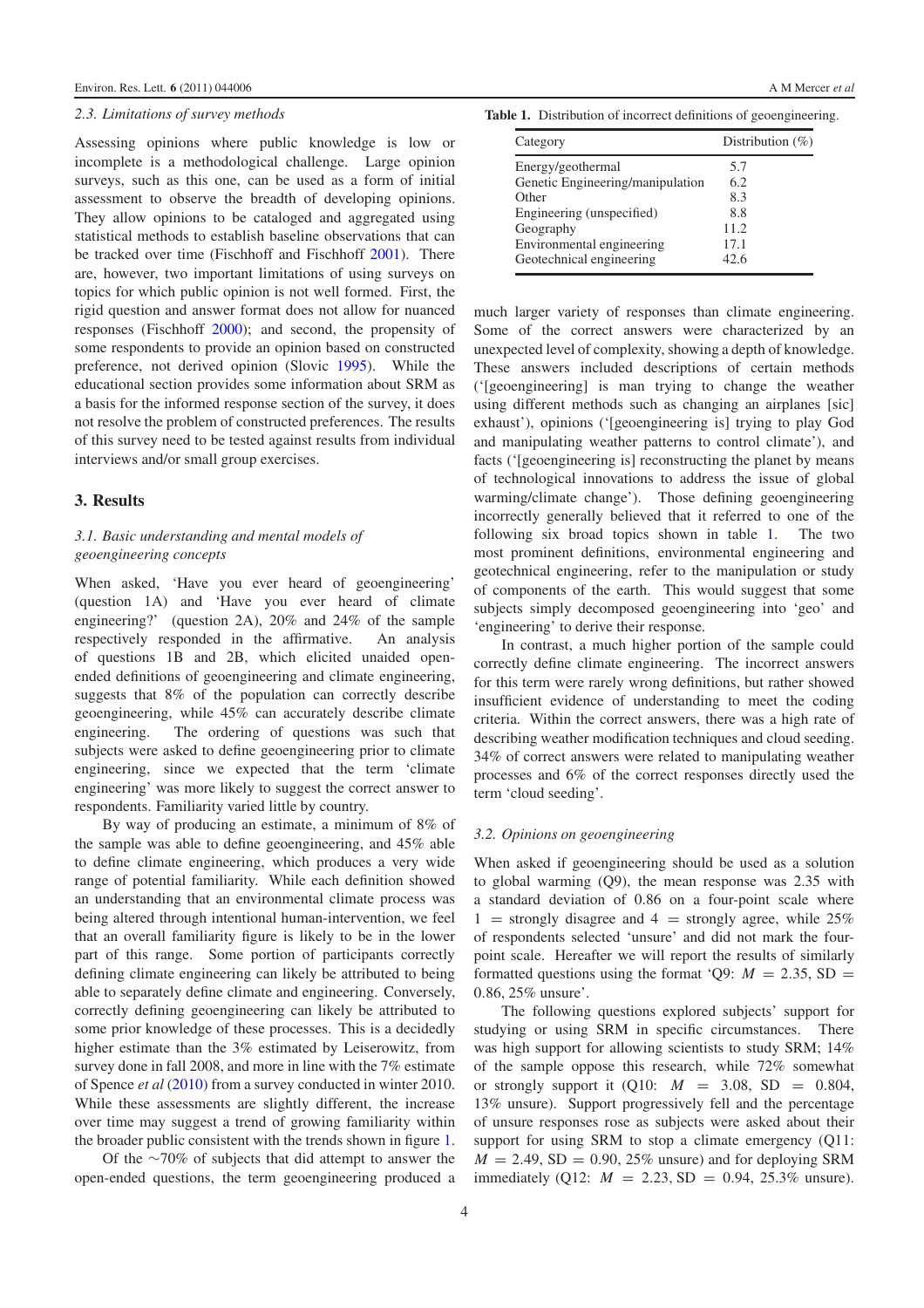<span id="page-4-0"></span>**Table 2.** Opinion elicitation based on a four-point scale  $(1 =$  strongly disagree,  $2 =$  somewhat disagree,  $3 =$  somewhat agree,  $4 =$  strongly agree).

| Exact question wording                                                                                                                                             | Mean | <b>SD</b> | Distribution $(1, 2, 3, 4,$ unsure) |
|--------------------------------------------------------------------------------------------------------------------------------------------------------------------|------|-----------|-------------------------------------|
| Q15A: Solar Radiation Management will help the<br>planet more than it will hurt it                                                                                 | 2.49 | 0.93      |                                     |
| Q15B: With enough research, I believe Solar<br>Radiation Management will turn out to be safe and<br>effective                                                      | 2.62 | 0.90      |                                     |
| Q15C: Solar Radiation Management should be<br>used so we can continue to use oil, coal and<br>natural gas                                                          | 2.07 | 0.94      |                                     |
| Q15D: Solar Radiation Management is the easy<br>way out                                                                                                            | 2.76 | 0.88      |                                     |
| Q15E: Research into Solar Radiation Management<br>will lead to a technology that will be used no<br>matter what the public thinks                                  | 2.97 | 0.78      |                                     |
| Q15F: The earth's temperature is too complicated<br>to fix with one technology                                                                                     | 3.34 | 0.71      |                                     |
| Q15G: Humans should not be manipulating nature<br>in this way                                                                                                      | 3.12 | 0.85      |                                     |
| Q15H: Solar Radiation Management is natural                                                                                                                        | 2.09 | 0.92      |                                     |
| Q15I: If scientists find that Solar Radiation<br>Management can reduce the impacts of global<br>warming with minimal side-effects, then I would<br>support its use | 3.01 | 0.86      |                                     |

When respondents were asked if SRM should never be used, no matter the situation, on average respondents disagreed (Q13:  $M = 2.34$ , SD = 0.10, 28% unsure). Overall the support for use of SRM is surprisingly high. Our own view, and our impression of the dominant opinion within the research and policy community, is that near term use of SRM would be reckless. The public support for SRM found here provides empirical support for oft expressed fears of a rush toward implementation.

A number of additional questions were asked in order to better understand initial opinions about SRM (summarized in table [2\)](#page-4-0). On average, subjects do not necessarily see SRM as a way to continue to burn fossil fuels (Q15C), and are inclined to see it as the 'easy way out' (Q15D). Sixty-four per cent of subjects agree that humans should not be manipulating nature in the way suggested by SRM (Q15G) and 75% of subjects agree that the earth's temperature is too complicated to fix with one technology (Q15F). Characteristic of an emerging technology, levels of uncertainty ranged across the questions. In particular, subjects are highly uncertain when asked to make specific trade-off comparisons, such as if SRM will help the planet more than it will hurt it (Q15A: unsure  $=$  43%).

#### *3.3. Emerging opinion groups: 'supporters' and 'detractors'*

A deeper analysis of question 9 and 13 revealed a trend that suggests the emergence of two distinct opinion groups: supporters and detractors. Supporters are defined as subjects who somewhat or strongly agreed with Q9: geoengineering should be used as a solution to global warming and somewhat or strongly disagree with Q13: SRM should never be used, no matter the situation. Conversely, detractors are defined as subjects who somewhat or strongly agreed with Q13 and somewhat or strongly disagreed with Q9. 29% of the entire

sample is classified as supporters, while 20% of the sample can be classified as detractors.

*3.3.1. General opinions.* Consistent with their position, detractors oppose SRM being studied (Q10:  $M = 2.37$ , SD = 0.91), used in a climate emergency (Q11:  $M = 1.62$ , SD = 0.71) or used today (Q12:  $M = 1.45$ , SD = 0.66). Conversely, supporters agree that SRM should be studied (Q10:  $M = 3.52$ , SD = 0.58), and support SRM's use both in a climate emergency (Q11:  $M = 3.10$ , SD = 0.53) and immediately (Q12:  $M = 3.00$ , SD = 0.63). For each of these questions, the difference between the means is significant at *p* < 0.001 (Q10: *t* = 25.7, Q11: *t* = 40.4, Q12: *t* = 40.1). More generally, supporters seem to hold the position that science plays an important role in SRM development. Along with strongly supporting SRM research, supporters believe that with enough research SRM will be safe and effective (Q15B) and see SRM as helpful (Q15A). Comparisons presented in table [3](#page-5-0) suggest detractors hold significantly different opinions on these questions.

*3.3.2. Opinions on global warming.* Opinions on global warming also differ significantly between supporter and detractor groups, as shown in table [4.](#page-5-1) Supporters agree that global warming is a serious (Q6A), anthropogenic (Q6B) problem that the government should do more about (Q6D). This can be contrasted with the detractor view that sees global warming as less of an issue (Q6A) and with less of a human basis (Q6B). Despite differing views on global warming, both groups agree that SRM should not be used as a way to continue burning fossil fuels (Q15C) and that the earth's temperature is too complicated to fix with one technology (Q15F).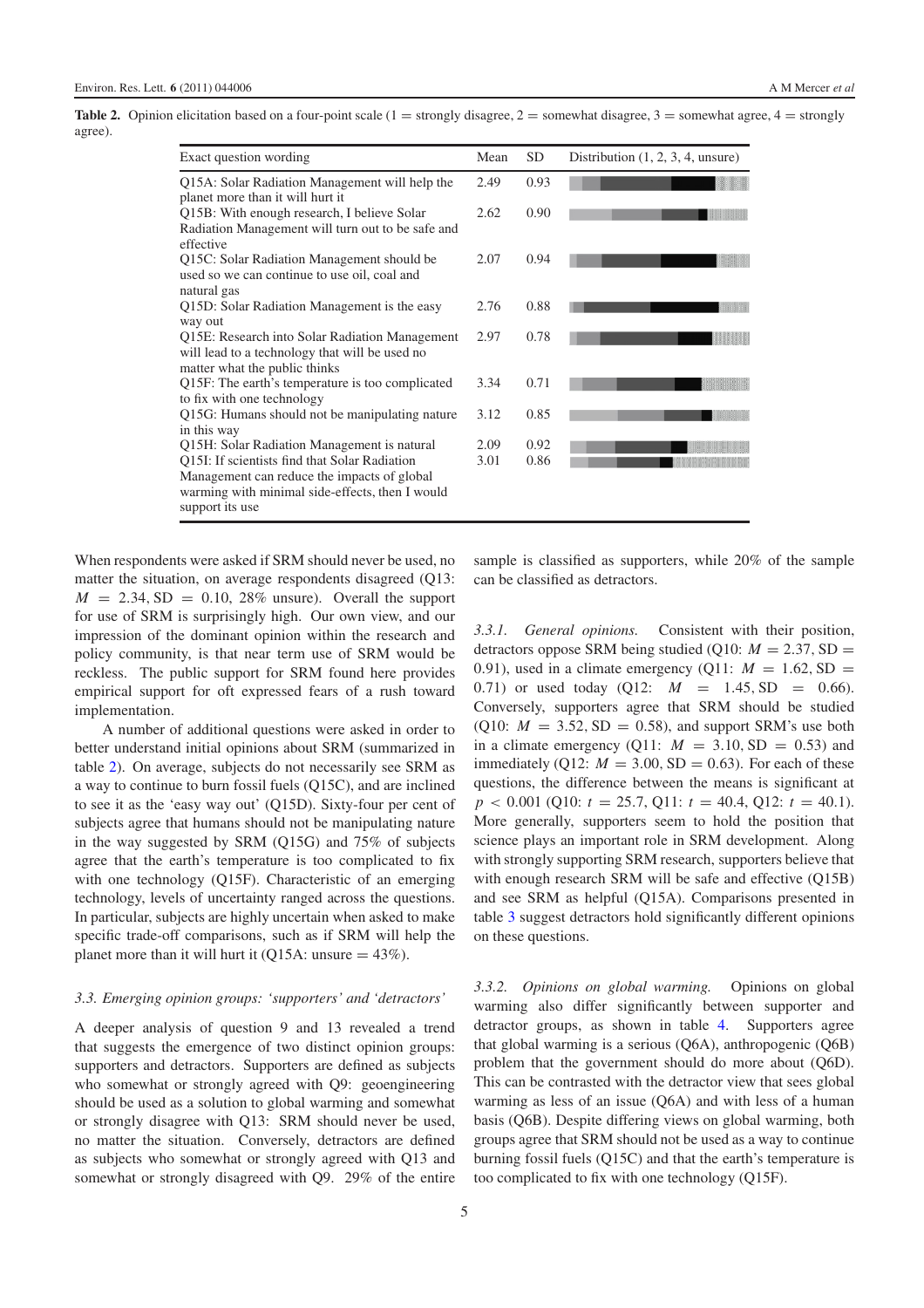<span id="page-5-0"></span>**Table 3.** Mean comparisons of general opinions of SRM between supporter and detractor opinion groups. (Note: based on a four-point Likert scale:  $1 =$  strongly disagree;  $2 =$  disagree;  $3 =$  agree;  $4 =$  strongly agree.)

|                                                                                                                                          |      | Supporter |      | Detractor |                   |
|------------------------------------------------------------------------------------------------------------------------------------------|------|-----------|------|-----------|-------------------|
| Exact question wording                                                                                                                   | Mean | <b>SD</b> | Mean | <b>SD</b> | t-statistic       |
| Q15A: SRM will help the planet more than it will<br>hurt it                                                                              | 3.00 | 0.65      | 1.75 | 0.87      | $25.2^{\rm a}$    |
| Q15B: With enough research, I believe Solar<br>Radiation Management will turn out to be safe and<br>effective                            | 3.14 | 0.58      | 1.80 | 0.82      | 30.2 <sup>a</sup> |
| Q15C: Solar Radiation Management should be<br>used so we can continue to use oil, coal and<br>natural gas                                | 2.32 | 0.90      | 1.65 | 0.82      | 13.7 <sup>a</sup> |
| Q15D: SRM is the easy way out                                                                                                            | 2.69 | 0.79      | 2.74 | 1.06      | 0.8               |
| Q15E: Research will lead to a technology that will<br>be used no matter what the public thinks                                           | 3.13 | 0.74      | 3.00 | 0.87      | 0.9               |
| Q15F: The earth's temperature is too complicated<br>to fix with one technology                                                           | 3.17 | 0.74      | 3.58 | 0.71      | 10.8 <sup>a</sup> |
| Q15G: Humans should not be manipulating nature<br>in this way                                                                            | 2.62 | 0.86      | 3.68 | 0.63      | $25.3^{\circ}$    |
| Q15H: SRM is natural                                                                                                                     | 2.43 | 0.83      | 1.59 | 0.80      | 17.8 <sup>a</sup> |
| Q15I: If scientists find that SRM can reduce the<br>impacts of global warming with minimal<br>side-effects, then I would support its use | 3.46 | 0.60      | 2.19 | 0.99      | 25.6 <sup>a</sup> |

 $a<sub>p</sub> < 0.001$  statistically significant at a 95% confidence level (2-tailed).

<span id="page-5-1"></span>**Table 4.** Mean comparisons of opinions on global warming between supporter and detractor opinion groups. (Note: based on a 5-point Likert scale:  $1 =$  strongly disagree;  $2 =$  disagree;  $3 =$  neutral;  $4 =$ agree;  $5 =$  strongly agree.)

|                                                                     | Supporter |           | Detractor  |                                |             |  |
|---------------------------------------------------------------------|-----------|-----------|------------|--------------------------------|-------------|--|
| Exact question wording                                              | Mean SD   |           | Mean SD    |                                | t-statistic |  |
| Q6A: Global warming is a<br>serious problem                         | 4.15      |           | 0.93, 3.40 | 1.39                           | $11.2^a$    |  |
| Q6B: Humans are primarily<br>responsible for global<br>warming      | 4.00      |           | 1.03 3.43  | $1.46 \text{ } 8.0^{\text{a}}$ |             |  |
| Q6C: One person's actions<br>have no impact on global<br>warming    | 2.38      |           | 1.10 2.68  | $1.26 \text{ } 4.5^{\text{a}}$ |             |  |
| O6D: My government should<br>do more to deal with global<br>warming | 4.03      | 0.95 3.33 |            | 1.43                           | $10.1^a$    |  |

 $a_p$  < 0.001 statistically significant at a 95% confidence level (2-tailed).

*3.3.3. Opinions on risk and benefits.* In the educational section of the survey, participants were presented with four benefits and five risks of SRM. Table [5](#page-6-0) shows results from question 14, where subjects were asked to state how important each risk or benefit was in the formation of their opinions. In general, supporters assessed the benefits as being more important than did the overall sample and the detractor group, while detractors, on average, did not rank any benefit as being important to their decision. The risks, however, were very important across all three opinion groupings. Each ranked damages to the ozone layer and unknown risks as the two most important factors.

*3.3.4. Supporter and detractor demographics.* An analysis of the two opinion groups suggests that the supporters are fairly evenly distributed between all three countries (33% USA, 32% UK and 26% Canada). Politically, 52% of this group describes their political views as moderate, with 20% and 4% describing them as conservative and very conservative respectively. This ratio is similar for all three countries. The detractor group, however, is dominated by Americans (41% versus 28% UK and 31% Canada) and individuals holding a more conservative political view (44% moderate, 25% conservative and 10% very conservative). Political views differ per country reported as very conservative:conservative:moderate—Canada 8%:17%:51%, United States 14%:32%:35%, and United Kingdom 6%:23%:50%. Both groups had equal gender and age distributions. Religious belief distribution did not greatly differ between groups, with about 60% self identifying as Christian, and 23% non-religious. The difference between average educational levels was not significant. A mean comparison suggests that country  $(t = 3.0, p < 0.005)$ and political views ( $t = 4.6$ ,  $p < 0.001$ ) significantly vary between the supporter and detractor groups.

*3.3.5. Trusted information sources.* The public receives information about the risks and benefits of technology from many sources, so characterizing the most trusted sources is important. When asked, 'How much would you trust information about SRM from each of the following groups?', 75% of all respondents ranked university researchers as trustworthy. Environmental organization (65%) and friends and family (63%) were also trusted by over half the subjects. Conversely, less than one third of respondents trust the federal government (34%), religious leaders (29%), private companies (29%), media and reporters (26%), and industries benefiting from SRM (22%). There are notable inter-country variations in the perceived trustworthiness of certain groups, as shown in figure [2.](#page-6-1) In particular, religious groups are trusted more in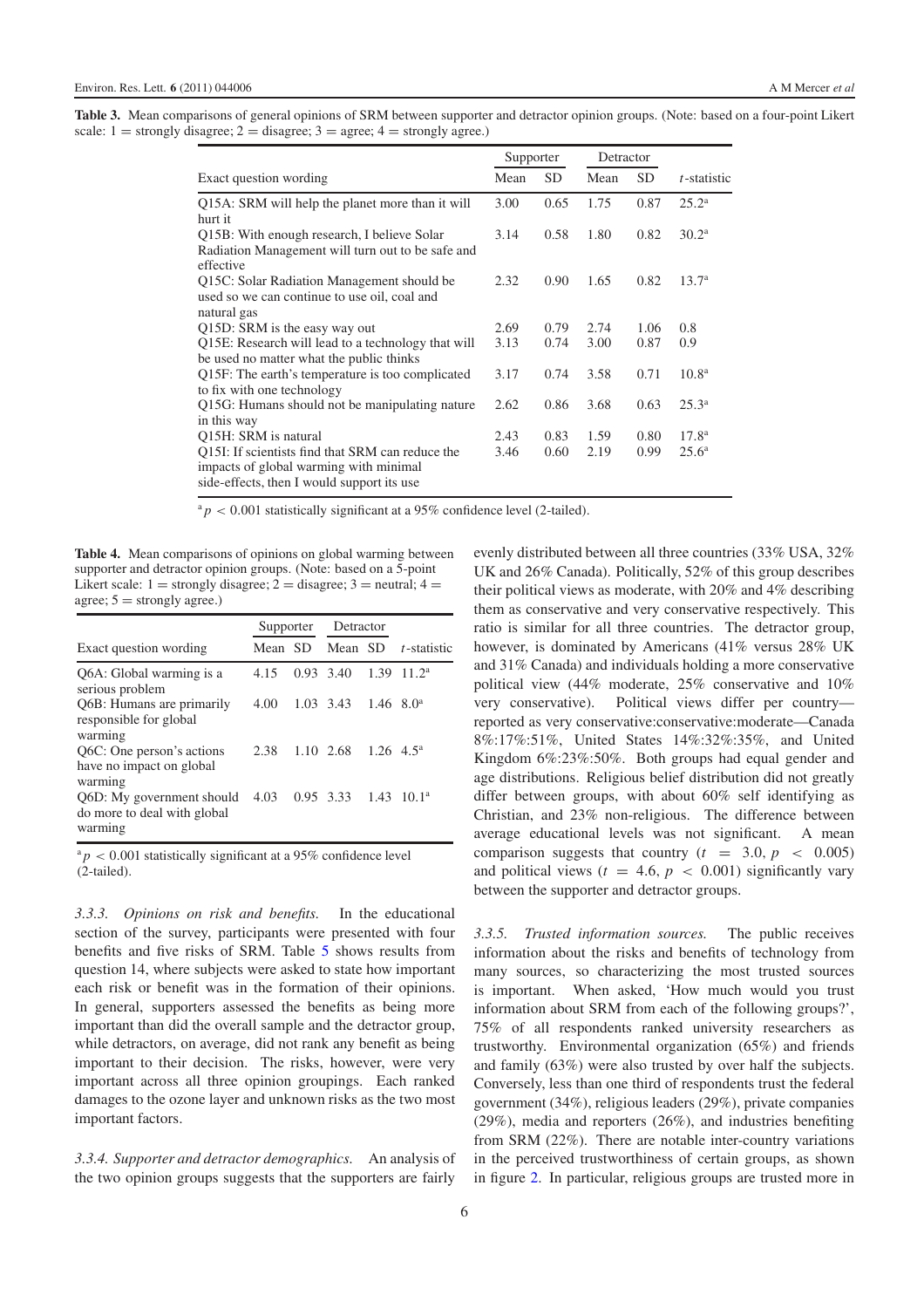<span id="page-6-1"></span>

<span id="page-6-0"></span>**Figure 2.** Subjects' trust in different groups, by country. 'No trust' denotes the percentage of respondents that somewhat or completely distrust a particular group, while 'trust' denotes the percentage of respondents that somewhat or completely trust that group.

Table 5. Results of question 14, showing relative importance of each risk and benefit to the overall sample and the 2 opinion groupings in forming opinions of SRM. (Note: based on a four-point Likert scale:  $1 =$  not at all important;  $2 =$  somewhat unimportant;  $3 =$  somewhat important;  $4 = \text{very important.}$ )

|                                                                                                                                                             | Overall         |           | Supporters |           | Detractors |           |         |
|-------------------------------------------------------------------------------------------------------------------------------------------------------------|-----------------|-----------|------------|-----------|------------|-----------|---------|
|                                                                                                                                                             | Mean            | <b>SD</b> | Mean       | <b>SD</b> | Mean       | <b>SD</b> | Unknown |
|                                                                                                                                                             | <b>Benefits</b> |           |            |           |            |           |         |
| Q14A: Slow global warming and give more time<br>to reduce GHGs                                                                                              | 3.23            | 0.81      | 3.56       | 0.58      | 2.63       | 1.00      | 18%     |
| Q14B: Slow warming more quickly than cutting<br>emissions, because very big cuts in emissions<br>cannot do much to slow warming in the next half<br>century | 3.18            | 0.81      | 3.52       | 0.58      | 2.64       | 0.99      | 20%     |
| Q14C: Stop a climate emergency before too much<br>damage is done                                                                                            | 3.26            | 0.80      | 3.58       | 0.58      | 2.69       | 0.98      | 20%     |
| Q14D: Cheaper than stopping using fossil fuels                                                                                                              | 2.80            | 0.94      | 3.08       | 0.81      | 2.36       | 1.01      | 21%     |
|                                                                                                                                                             | <b>Risks</b>    |           |            |           |            |           |         |
| Q14E: Change how much it rains in some parts of<br>the world                                                                                                | 3.52            | 0.69      | 3.51       | 0.64      | 3.50       | 0.83      | 16%     |
| Q14F: Damage the ozone layer                                                                                                                                | 3.65            | 0.63      | 3.66       | 0.58      | 3.63       | 0.73      | 20%     |
| Q14G: Remove people's motivation to change<br>their current lifestyle                                                                                       | 3.24            | 0.85      | 3.29       | 0.76      | 3.10       | 1.03      | 16%     |
| Q14H: Allow coal, oil and natural gas companies<br>to keep releasing greenhouse gases                                                                       | 3.17            | 0.91      | 3.19       | 0.86      | 3.01       | 1.05      | 19%     |
| O <sub>14I</sub> : Unknown risks                                                                                                                            | 3.68            | 0.60      | 3.61       | 0.60      | 3.74       | 0.66      | 16%     |

the United States than they are in other countries. Detractors are significantly less trusting overall. Of particular note, the detractors lack trust in the federal government (Q16A:  $M = 1.91$ , SD = 0.90), which is likely to be heavily involved in SRM programs.

*3.3.6. Discriminant analysis.* To further describe these two mutually exclusive opinion groups, a discriminant analysis was completed, using many of the factors described above as predictor variables. The function, given in table [6,](#page-7-0) revealed a significant association between supporter and detractor groups and these variables ( $\lambda = 0.4$ ,  $p < 0.001$ ). The most important

predictor of a supporter is supporting the study of research (Q10) and detractors is the belief that humans should not be manipulating nature in this way (Q15G). Notably, both opinions of global warming and demographic information, including political views and education level, are not important predictors in this analysis.

## *3.4. Conspiracy theories*

One of the voices emerging in the SRM debate is that of 'chemtrails' believers. This small group believes that organizations, such as governments, are already distributing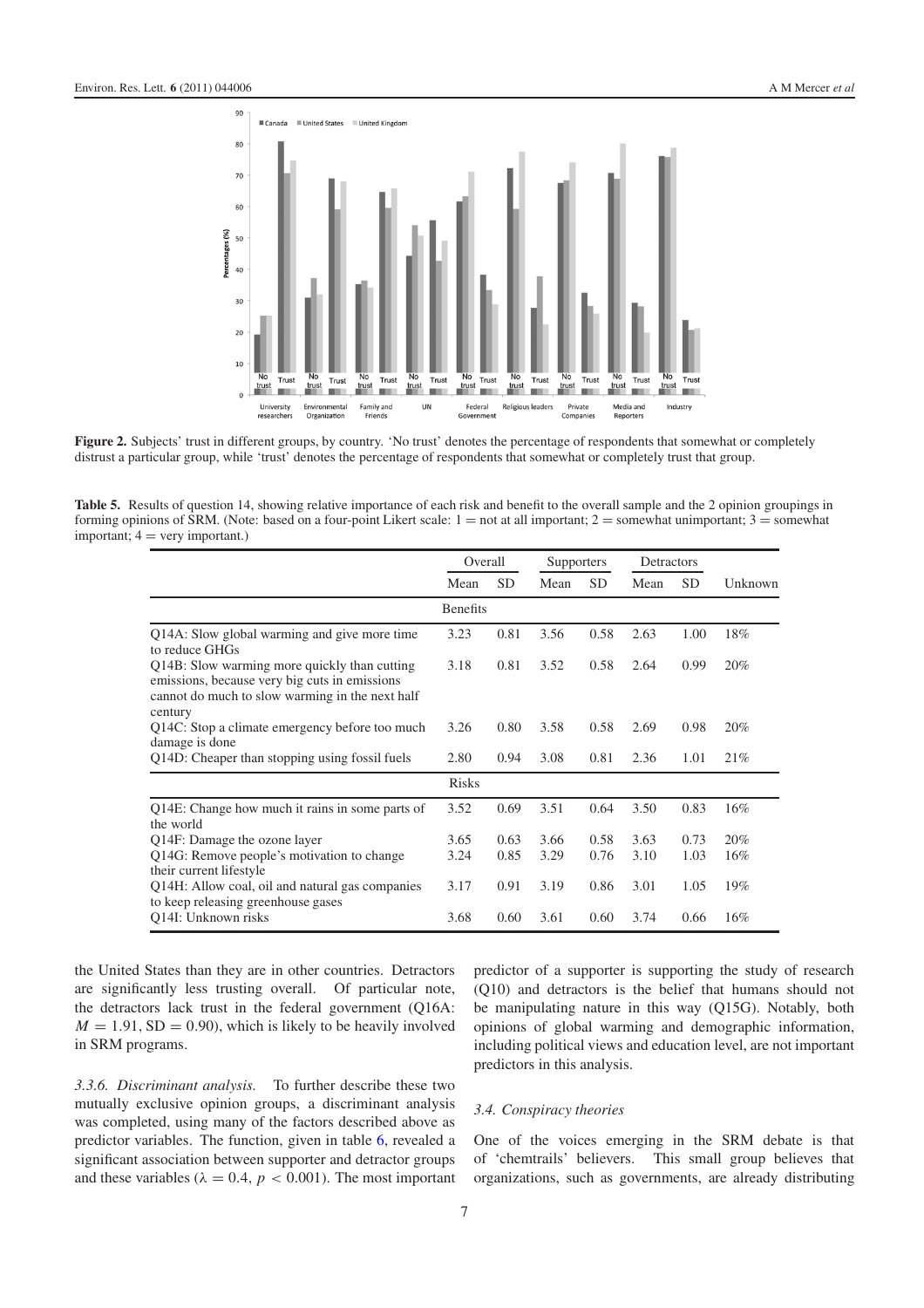<span id="page-7-0"></span>**Table 6.** Discriminant loadings for the important predictor factors in the discriminant function to describe supporter and detractor opinion groups. (Note: the other predictors included in the function are: Q6A, Q6B, Q6D, Q7A, Q7B, mean of 14E-I, Q15F and political views. The cross validated classification shows that overall 86% of the cases were correctly classified.)

| Important predictor factors                                                                                                                                              | Discriminant loading |
|--------------------------------------------------------------------------------------------------------------------------------------------------------------------------|----------------------|
| Q10: Do you think scientists<br>should study Solar Radiation                                                                                                             | 0.697                |
| Management?                                                                                                                                                              |                      |
| Q15G: Humans should not be<br>manipulating nature in this way                                                                                                            | $-0.611$             |
| Importance of benefits (mean of<br>$O(14A-D)$                                                                                                                            | 0.596                |
| Q15H: Solar Radiation<br>Management is natural                                                                                                                           | 0.497                |
| Trust in organizations (mean of<br>$O(14A-I)$                                                                                                                            | 0.423                |
| Q7C: We must develop new<br>technologies to solve global                                                                                                                 | 0.368                |
| warming<br>Q15C: Solar Radiation                                                                                                                                         | 0.332                |
| Management should be used so<br>we can continue to use oil, coal<br>and natural gas<br>Q15F: The earth's temperature is<br>too complicated to fix with one<br>technology | $-0.314$             |
|                                                                                                                                                                          |                      |

chemicals in the atmosphere for a variety of purposes, ranging from culling the population to mind control. We found that 2.6% of the subjects believe that it is completely true that the government has a secret program that uses airplanes to put harmful chemicals into the air, and 14% of the sample believes that this is partly true. Distributions across the three countries do not vary substantially.

## **4. Discussion**

We found that the assessed familiarity of geoengineering is likely around 8%, which is greater than past empirical assessments. While this survey represents a single assessment, we contend that the increase available media (figure [1\)](#page-1-0) and increase in assessed familiarity from past studies suggests a growing public interest in geoengineering. Taken together, these results suggest an increasing public familiarity and imply that interest in geoengineering is no longer confined to academia and policy elites. Future studies should track public awareness and emerging opinions in a systematic way.

An ongoing debate in elite circles argues that the term geoengineering is ineffective because it is difficult for the public to understand and derive its correct meaning. These research results support that position. The term geoengineering is strongly confounded with geotechnical engineering and environmental engineering, rather than intervention into the earth's climatic system. The term 'climate engineering' seems to capture this essential aspect of the technology, through higher rates of correct definitions and fewer avenues for misunderstandings. This research also suggests that weather modification and cloud seeding may provide a strong anchor for people to begin to conceptualize SRM. While this framing does not characterize the global scale of SRM and may perpetuate known cofounds between weather and climate, it does introduce the technology's salient characteristics of being a deliberate intervention aimed at deriving human benefits, with potential unintended consequences. Further testing of the salience of this framing is required.

As expected in opinion surveys of emerging technology, portions of the population do not hold strong certain opinions. While the share of 'uncertain' responses moderately decreased after subjects received the educational section provided in the survey; the proportion of uncertain respondents remained significant for many questions. SRM is a new technology, and while public awareness may be growing, public opinions are in their formative stage and are sensitive to changes in framing, future information on risks and benefits, and changes to context (e.g., climate change).

In this initial assessment of emergent supporter and detractor positions, supporters of SRM can be characterized, by a belief in scientific research, a prioritizing of SRM benefits in their decisions and an opinion the SRM is natural. Detractors can be characterized by the opinion that humans should not be manipulating nature in this way. Interestingly, demographics and views on global warming are not predictors of either position. It is likely the value of more precise risk and benefit information to these opinion groups may differ. For supporters, it is likely that more precise estimations of the extent and impacts of potential risks will help to both solidify their opinions and decrease their uncertainty. As the detractor position is defined as a complete rejection of SRM, their opinions are less likely to be affected by trade-off analyses that compare risks and benefits, and more likely to be driven by the ideologies underlying their rejection of the technology.

It seems plausible that support for and rejection of SRM cut across environmental values in two very different ways. One framing assumes that environmentalists oppose interfering with nature, while political conservatives would support a cheap technological solution to climate change. Under this simplistic framing, one would expect conservatives to support SRM and environmentalists to be opposed. An alternative framing is that environmentalists will support SRM because they are most concerned about action on climate change, while conservatives will oppose SRM because it increases government power. The data suggests, but does not prove, that both framings are in play within subsets of the supporter and detractor groupings.

The potential risks of SRM are an important consideration for all groups when developing their opinions about SRM. Scientists' understanding of the environmental and social risks of SRM is still in its nascent stage. However, the public dialog is likely to be dominated by discussion of the potential impacts of SRM experiments or interventions. There may be a disconnect between how much is currently known by the academic community about SRM and how much the public would like to know.

Our results are consistent with findings that public audiences tend to trust scientific institutions on topics of high uncertainty (Siegrist and Cvetkovich [2000\)](#page-8-23). As future policy and governance debates concerning SRM continue, scientists